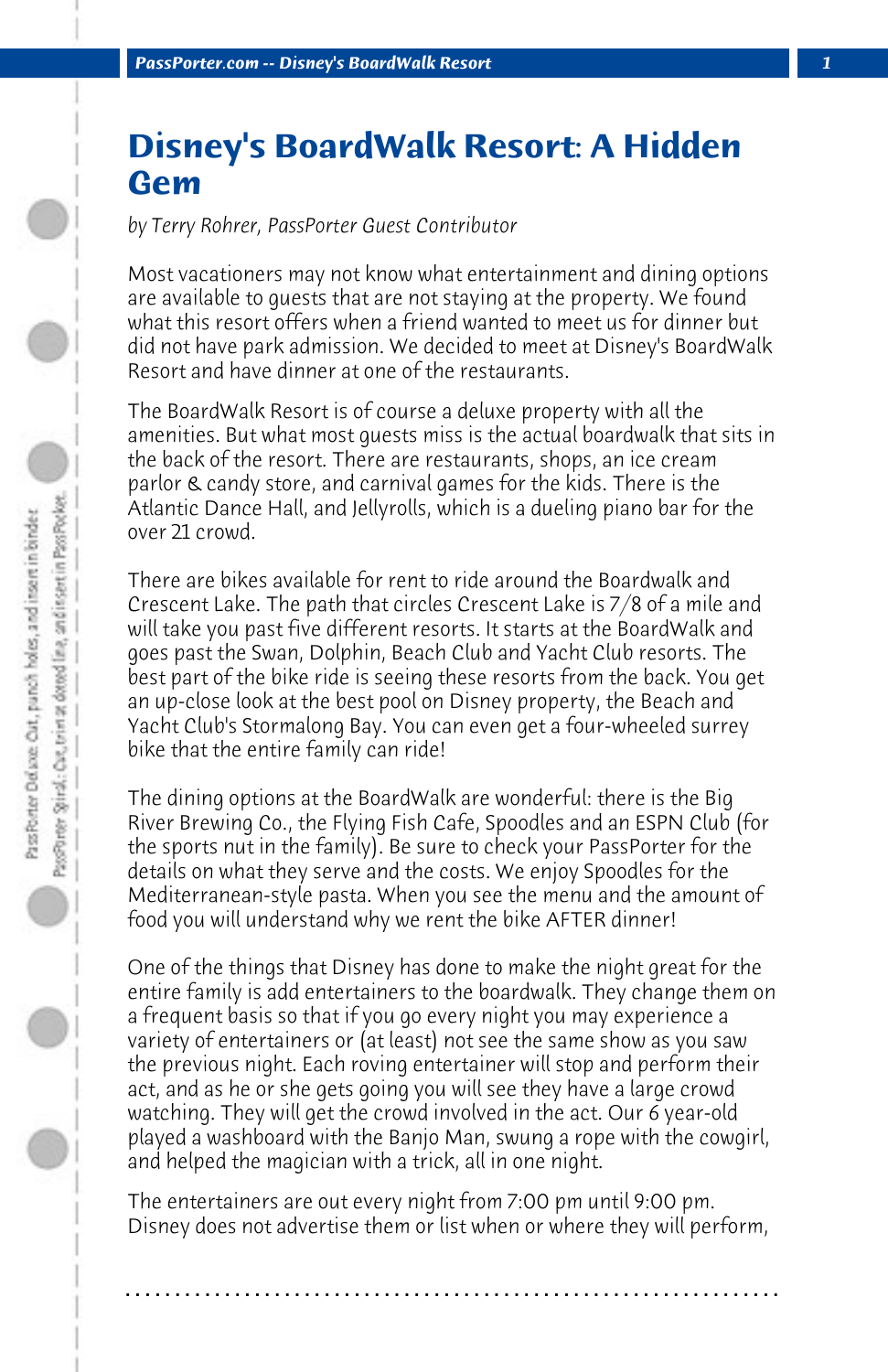as they are meant to be a "happy surprise" for the guests. If it rains they are still there but may be a bit harder to find - they will perform in the lobby of the BoardWalk or in the restaurant lobbies. If it is raining be sure to keep a look out for them as it will help pass the time while you wait for a table and keeps the little ones happy while trapped inside.

The performers include but are not limited to:

Professor Flapdoodle and his All American Medicine Pitch is an original member of the BoardWalk Buskers, who started in 1996 when the BoardWalk opened. He performs magic with comedy.

Erick Olson and Brian Staron, who do comedic magic.

The Amazing Carlo (Marek Dudek) who does amazing balancing and sword swallowing.

Bill & Lin Whitmire do a comedy juggling routine.

Mark Anderson, aka The Musicale Mark and his bicycle piano.

Anthony the Banjo Man who does comedic banjo tunes.

When you see them perform be sure to tell them that, "Shy Brady from Indiana says hello." Our son was a bit shy at first but once he realized how much fun it was to participate he started talking to all of them, and was a hit. Every time we go back we see someone who remembers him.

Another neat thing that the BoardWalk offers is a view of IllumiNations, Epcot's fireworks spectacular. Head for the west end of the boardwalk near Jelly Rolls and the Atlantic Dance Hall to grab a spot! You can also see IllumiNations from the bridge between the BoardWalk and the Swan & Dolphin resorts.

As you can tell, the BoardWalk is on our "must do" list every trip because of everything it offers. With all things Disney, the entertainment is subject to change (and usually does) so check your Times Guide or refer to your PassPorter for more information. You will have a great time at the BoardWalk and will start to include it in every trip, like we did after just one trip. Just remember to tell them, "Hi from Shy Brady in Indiana."

*About The Author: Terry is the father of two and is a previous contributor to PassPorter News.*

**. . . . . . . . . . . . . . . . . . . . . . . . . . . . . . . . . . . . . . . . . . . . . . . . . . . . . . . . . . . . . . . . . .**